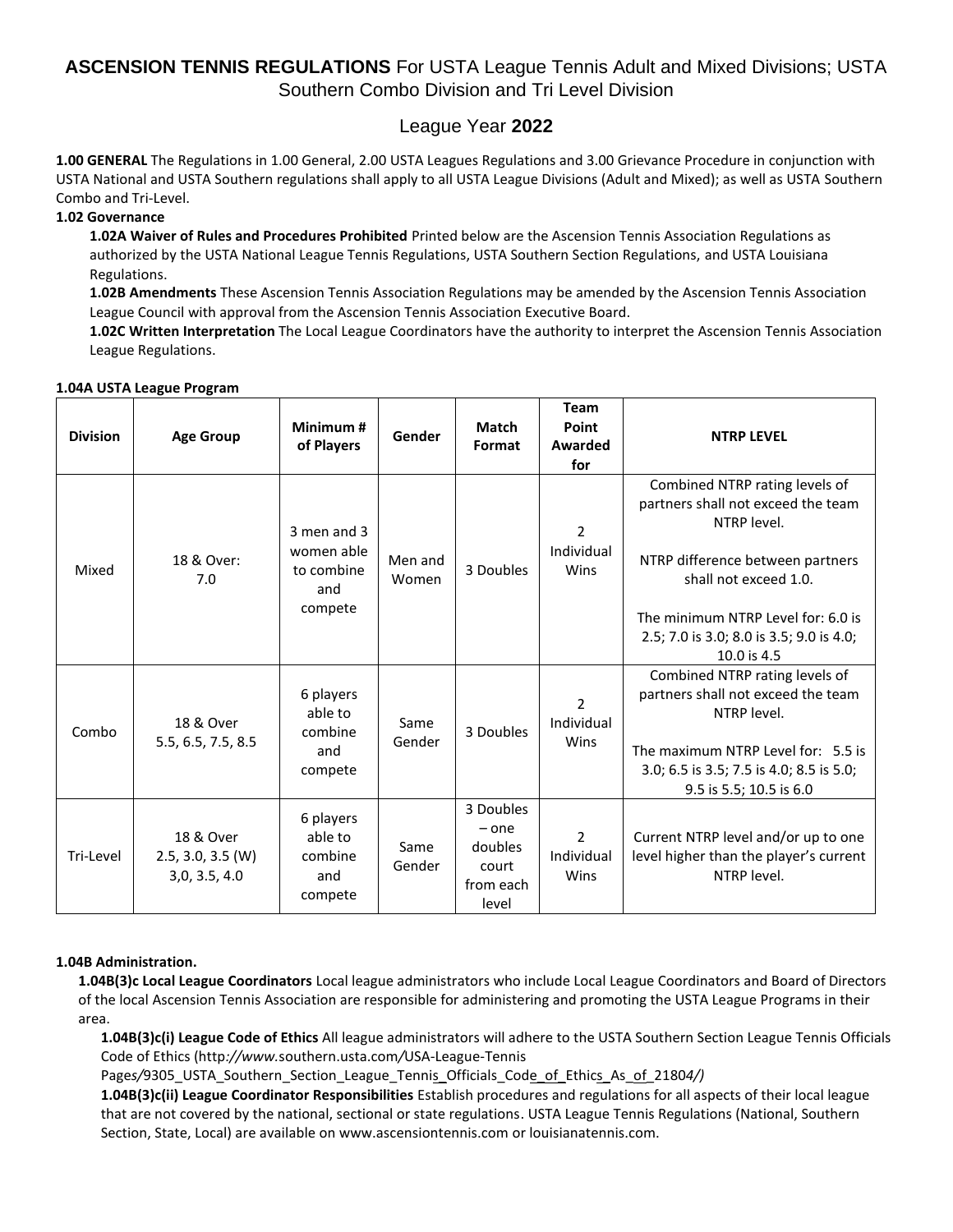## League Year **2022**

**1.04B(3)c(iii) Captains Meeting** A mandatory team captain's meeting must be held prior to the start of league play for each local league program. Topics to be covered include local regulations which include National, Sectional, State regulations, championships eligibility requirements, and deadlines. Local league coordinators should review all regulations and procedures with new team captains.

1.04C(1)a Official Information System

| <b>Summer Leagues</b>                        | <b>Registration Start</b><br>Date (team<br>registration opens) | <b>Initial Roster</b><br><b>Deadline</b><br>(team registration<br>closes) | <b>End Player</b><br><b>Registration (last day</b><br>to add players to<br>existing teams) | League<br><b>Start Date</b> | League<br><b>End Date</b> |
|----------------------------------------------|----------------------------------------------------------------|---------------------------------------------------------------------------|--------------------------------------------------------------------------------------------|-----------------------------|---------------------------|
| Women's 18 & Over<br>Tri-level 3.5, 3.0, 2.5 | 06/01/2022                                                     | 06/19/22                                                                  | 08/05/22                                                                                   | 07/06/22                    | 08/05/22                  |
| Men's 18 & Over<br>Tri-level 4.0, 3.5, 3.0   | 06/01/2022                                                     | 0/19/22                                                                   | 08/05/22                                                                                   | 07/06/22                    | 08/05/22                  |
| Mixed 18 & Over<br>7.0                       | 06/01/2022                                                     | 07/03/22                                                                  | 08/05/22                                                                                   | 07/11/22                    | 08/19/22                  |

| <b>Fall Leagues</b>        | <b>Registration Start</b><br>Date (team<br>registration opens) | Deadline for Team<br>Captains (team<br>registration closes) | <b>End Player Registration</b><br>(last day to add players)<br>to existing teams) | League<br><b>Start Date</b> | League<br><b>End Date</b> |
|----------------------------|----------------------------------------------------------------|-------------------------------------------------------------|-----------------------------------------------------------------------------------|-----------------------------|---------------------------|
| Women's 18 & Over<br>Combo | 08/07/22                                                       | 08/28/22                                                    | 10/14/22                                                                          | 09/06/22                    | 10/21/22                  |
| Men's 18 & Over Combo      | 08/07/22                                                       | 08/28/22                                                    | 10/14/22                                                                          | 09/06/22                    | 10/14/22                  |

## **1.04C(1)b Official Information System**

## **Team Registration**

## See Chart 1.04C for specific league.

Ascension Tennis Association League Council may authorize an extension to the team registration deadline to optimize scheduling. The deadline date must be prior to the start of the local league season and must be no later than one (1) month of the state championship with local league schedules published.

**1.04C(1)c Player Additions Deadline** All player additions to existing registered team rosters must be made no later than 14 days prior to the state championship except for local leagues played during a state championship. See Chart 1.04C above for specific league.

## **1.04C(1)d League Fees & Financial Statement**

The CLTA 2022 League financial statement will be available upon request. Additional copies of the financial statement are available from the CTA.

Any increase to Local League head tax must be approved by the USTA Louisiana Adult League Committee prior to the start of the leagues team registration.

## **1.04C(1)e Enrollment Fees**

| <b>Fall Leagues</b>     | <b>USTA</b><br>Louisiana<br><b>Head Tax</b> | (Local League)<br><b>Head Tax</b> | <b>Tennis Link</b><br>Fee | <b>Enrollment</b><br>Fee |
|-------------------------|---------------------------------------------|-----------------------------------|---------------------------|--------------------------|
| 18 & Over Mixed Doubles | \$15.00                                     | \$10.00                           | \$3.00                    | \$28.00                  |
| 18 & Over Tri Level     | \$15.00                                     | \$10.00                           | \$3.00                    | \$28.00                  |
| 18 & Over Combo         | \$15.00                                     | \$10.00                           | \$3.00                    | \$28.00                  |
| 40 & Over Combo         | \$15.00                                     | \$10.00                           | \$3.00                    | \$28.00                  |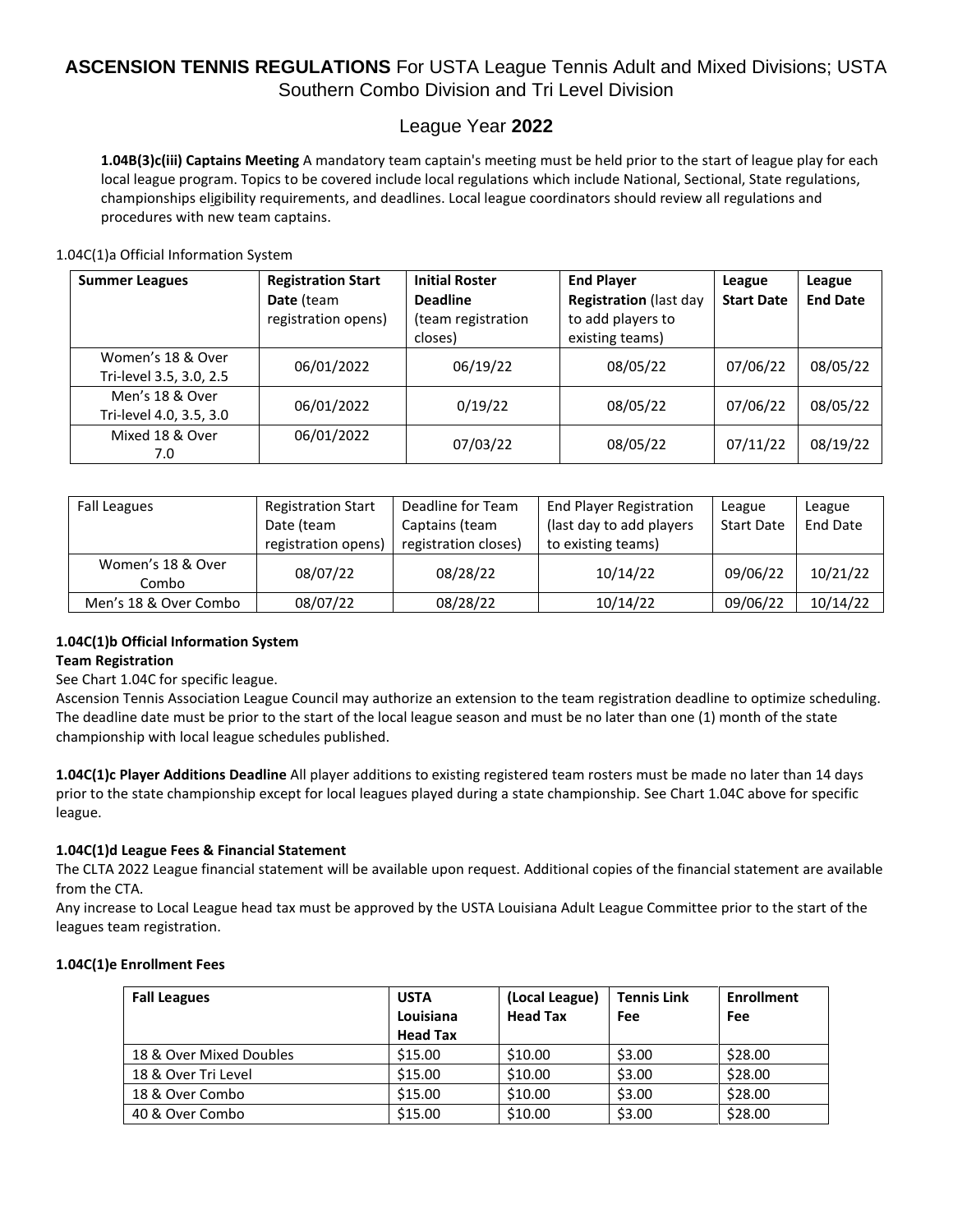## League Year **2022**

## **1.04C(1)f Facility Fees**

- All applicable court fees are due by the leagues scheduled captains meeting.
- Late fees may be imposed to teams not paying applicable court fees by the due date.

● It is the team's responsibility to obtain fee amounts pertaining to any facility. Fees must be paid in full to the facility before a team will be allowed to play their first match.

- The team is ineligible for league play until all league fees/court fees have been paid. Returned Checks.
- Any returned check must be cleared within 7 days of notification.
- The team is ineligible for league play until the fees have been paid. Official Score Reporting and Standings System.

## **1.04C(1)g Local League Refunds**

• Local League player refunds will only be issued for the following: league did not make, injury, illness, or permanent move from local league area.

- If player participated in a later league where registration could have been transferred, a refund will not be issued.
- Refund request must be made prior to the state championship for league in which refund is being requested.
- Refund request must be documented via email to the LLC and that request may be required for refund.

• Local league coordinators may move player registration to another league*/*team if player has not played any matches on team which requesting refund. Transfer of player registration can only be between 18*/*40 age group registrations to 18*/*40 age group team, 55 age group to 55 age group team.

• Refunds will be administered once a year in December for all qualifying refunds request that could not be transferred.

## **1.04C(2) Official Score Reporting and Standings System**

The initial entry of match scores into Tennislink should take place within 48 hours of the completion of the match. After match scores have been entered in TennisLink, they must be confirmed by the opposing team within 48 hours of the initial entry, or the initial score will automatically be considered valid. Failure to comply may subject teams to a grievance and/or double default. If completed match scores are not recorded on TennisLink within 48 hours of the completion of the match, the Local League Coordinator may issue a warning via email to both team captains to enter match scores by a specified date and time. If scores are not entered on TennisLink by the specified date and time, the match may be recorded and confirmed on TennisLink as a double default. Local Area Team Default penalties may be applied.

## **1.04D Local League Season**

## **1.04D(1) Local League Matches**

- All local league matches shall be completed two (2) weeks prior to the state championship.
- See Chart 1.04C for each Division's league season dates.
- Any Local League whose matches are published in TennisLink beyond the Local League deadline date set by USTA Louisiana will be ineligible to advance to the league's USTA Louisiana State Championship.

## **1.04E Player Eligibility**

## **1.04E(1) Domicile and Residency Requirements**

USTA Louisiana will have no residency requirements for local league play. Exception: Any team playing a local league at a state championship and/or advance directly to a state championship may have players from other areas if most players reside in the State of Louisiana.

**1.04E(2) Age.** Players must be 18 years of age prior to participating in the USTA League program. Each player over the age of 18 shall have reached the required minimum age prior to or during the calendar year in which such player participates in his or her first local league.

Players wishing to participate in Ascension Tennis Association USTA League from East Baton Rouge Parish, Ascension Parish, Livingston Parish, and St. James Parish may register to play at the following USTA sites: Gonzales Municipal Courts on Burnside Ave.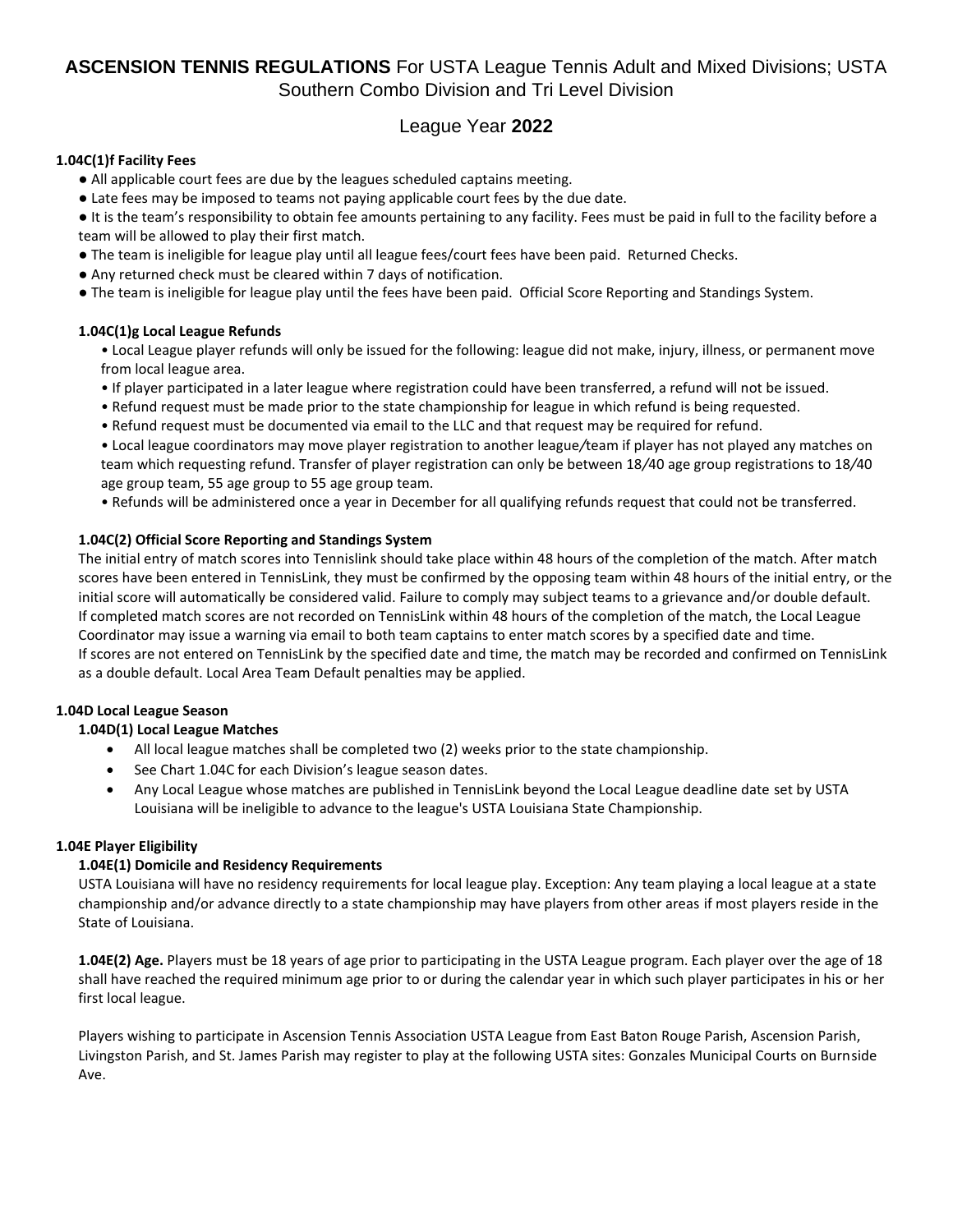## League Year **2022**

## **1.04F Official League Rating Program**

## **1.04F(1) Entry**

- Players who do not have a valid NTRP rating level on file in TennisLink shall self-rate in accordance with the General & Experienced Player Guidelines - Supplement to the NTRP Guidelines and complete the self-rating process on TennisLink when registering for a team.
- Players who allow someone else to complete the self-rating process for them will be ultimately responsible and held accountable for information submitted or omitted.
- Failure to self-rate in accordance with the Guidelines, or omission of information regarding a player's tennis history, will subject the player as well as the captain and/or others who completed, assisted, condoned and/or approved an inappropriate self-rating to penalties under the League Suspension Point System.
- Players whose self-ratings are determined to be inaccurate or inappropriate shall be disqualified. (See Reg. 3.03E(1)a).
- A player must enter league play in accordance with the table 104A.
- Self-ratings are valid for two years from the date issued or until replaced by a dynamic or computer rating. If there is a change in their playing experience the player may appeal their rating up at that time or they may be promoted by the Sectional coordinator.

## **1.04F(2) Court Conduct**

- Any captain, player or fan verbally or physically abusing an opposing player, player on the same team or any other individual may be asked to leave the facility.
- In cases of extreme unsportsmanlike conduct, the Local League Council may take additional disciplinary action. A grievance may be filed, and the League Suspension Point System will be used. Team captains are responsible for informing their players and spectators of possible consequences for unsportsmanlike conduct. Electronic Devices.
- A player may not use electronic devices such as cell phones, smart watches, digital messaging systems, radios, mp3 players, or any device capable of receiving communication during USTA League (FAC USTA Comment 30.1.).
- If a cell phone rings during a point, the opponent may stop the point and claim the point based on deliberate hindrance (FAC USTA Comment 26.3).

## **1.04G PLAYER PARTICIPATION ELIGIBILITY**

- Any player who qualifies to advance to the USTA Louisiana State Championship in the Adult, Mixed, Southern Combo or Tri Level division may advance on more than one team within an age group only if they are different NTRP Levels.
- No accommodations for scheduling will be made at the USTA Louisiana Championships for teams with players that may be competing on two or more teams during a state championship.

## **2.00 USTA LEAGUE REGULATIONS**

## **2.01A NTRP Levels of Play**

See Chart 1.04A for NTRP Levels of Play. When using straight NTRP levels, a player cannot have an NTRP rating higher than the NTRP level in which the player is competing.

## **2.01C Competition Format**

## **2.01C(1) Team Match**

For each team match, most of the individual matches must be played to constitute a valid team match.

## **2.01C(2) Partial Round Robin**

Each NTRP level within a local league may play a partial round robin competition wherein every team plays the same number of matches against randomly selected opponents. A minimum of the top two teams shall progress to a single elimination playoff to establish a local league champion for that NTRP level.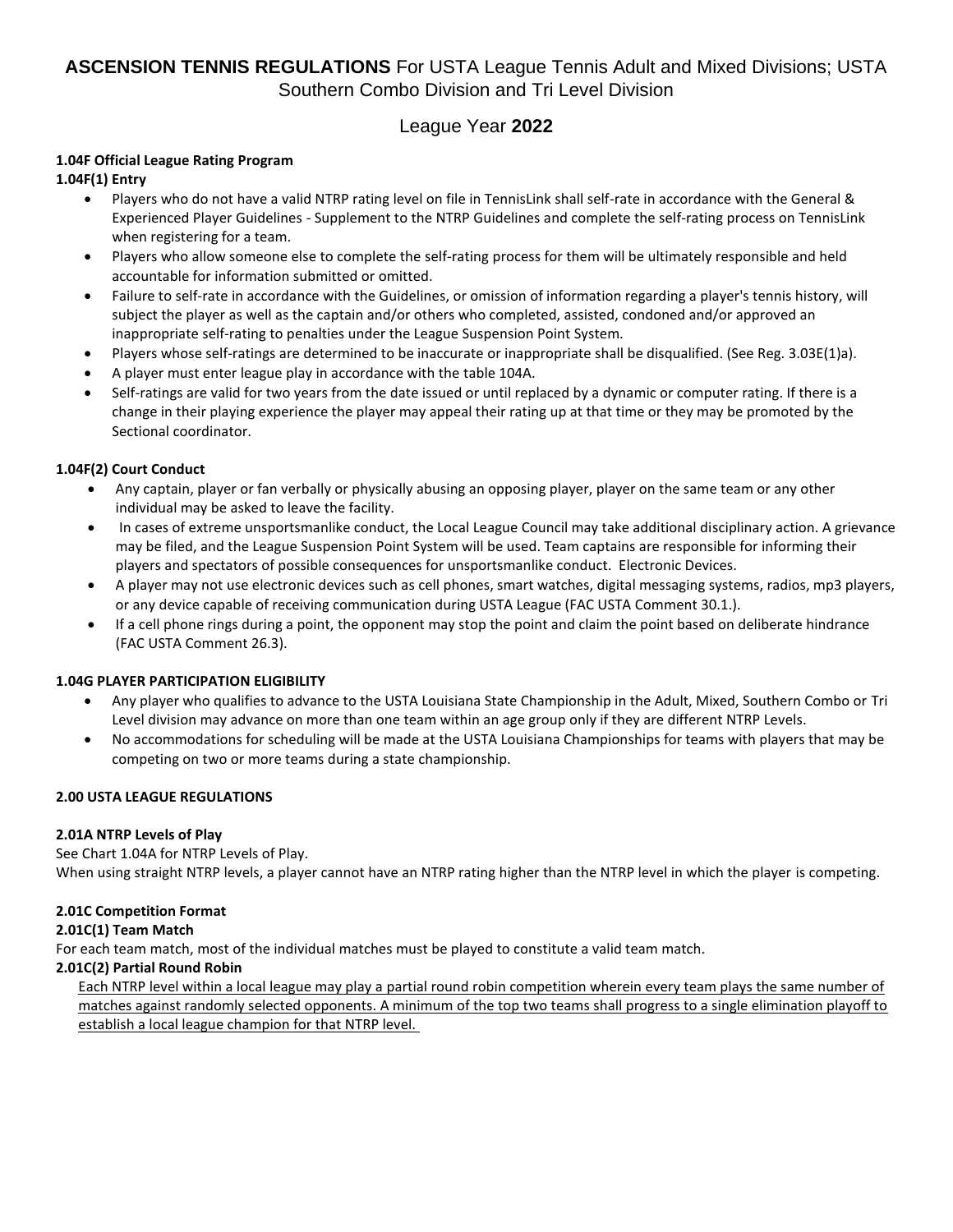## League Year **2022**

## **2.01C(3) Minimum Required Courts**

| <b>Division</b> | <b>Age Group</b>                                       | <b>Match Format</b>                                 | <b>Team Point Awarded for</b> |
|-----------------|--------------------------------------------------------|-----------------------------------------------------|-------------------------------|
| Mixed           | 18 & Over: 7.0                                         | 3 Doubles                                           | 2 Individual Wins             |
| Combo           | 18 & Over 5.5, 6.5, 7.5                                | 3 Doubles                                           | 2 Individual Wins             |
| Tri-Level       | 18 & Over 2.5, 3.0, 3.5 (W)<br>18 & Over 3,0, 3.5, 4.0 | 3 Doubles – one<br>doubles court from<br>each level | 2 Individual Wins             |

When the combination of individual match defaults given by the two teams in the team match results, or would result, in a situation where the majority of the individual matches would not be played captains shall notify the Local League Coordinator who will reschedule the remaining un-played individual matches.

## **2.01C(4) Match Scoring and Formats**

- Match scoring shall be the best of three tiebreak sets with a set tiebreak at 6-all. In the event of split sets, a match tie-break (10point) shall be played in lieu of a third set.
- There will be a two-minute set break at the end of each set with no coaching.
- Coman tiebreak procedure will be used in set tiebreakers and match tiebreakers.
- The team winning most of the individual matches shall be awarded one team point.
- In the event of a tie of Team Points, the tie shall be broken by the first of the following procedures that does so: Winner of the most individual matches (courts); then winner of Head-to-head (only if all tied teams have played each other and one team defeated all the teams that are tied); then least sets lost; then least games lost; then highest game winning percentage; then a coin toss.
- If a Local League has a playoff, championship procedures must be used in the event of a tie. Please refer to national regulation 2.03H.
- USTA Southern permits each local league to continue using the same local league team format through local league playoffs. Said team format for local league playoff structure shall be listed in each applicable local league regulations. All other requirements for "championship" play must be followed for local league playoffs.

## **2.01C(5) Team Lineups**

The team captains shall exchange their lineups simultaneously prior to the start of team match.

- No substitution may be made in an individual match after the lineup has been presented, except for illness, injury, disqualification, or no-show of a player prior to the start of an individual match.
- A team may substitute a player in the affected position within the 15-minute default time, using a player not already listed on the lineup.
- The substitute player is entitled to a five (5) minute warm-up.
- Warm-up. Ascension Tennis local league shall observe a ten (10) minute warm-up, which includes serves.
- Default time is fifteen (15) minutes past scheduled match time when courts are available. If courts are not available at match time, the 15-minute default clock begins when first court for the team match becomes available.
- Defaulted Individual Court. In the event of a defaulted line, if the players choose to play the line for fun, then the team receiving the default shall make it clearly known that the court will be played in fun and the line will be entered in TennisLink as a default with the recipient of the default entering their players on the scorecard and the opponents' players left blank

## **2.01C(6) Team Defaults**

Louisiana Regulation: When a team default *(*As defined by 2.03K Team Default regulation) occurs in local league play the Local League Coordinator shall submit to the State League Coordinator a recommendation on how the default should be handled. Exception for two team leagues: No team may advance beyond local league play if a team default occurs regardless of the number of team matches scheduled.

The recommendation should support the answer to the following question: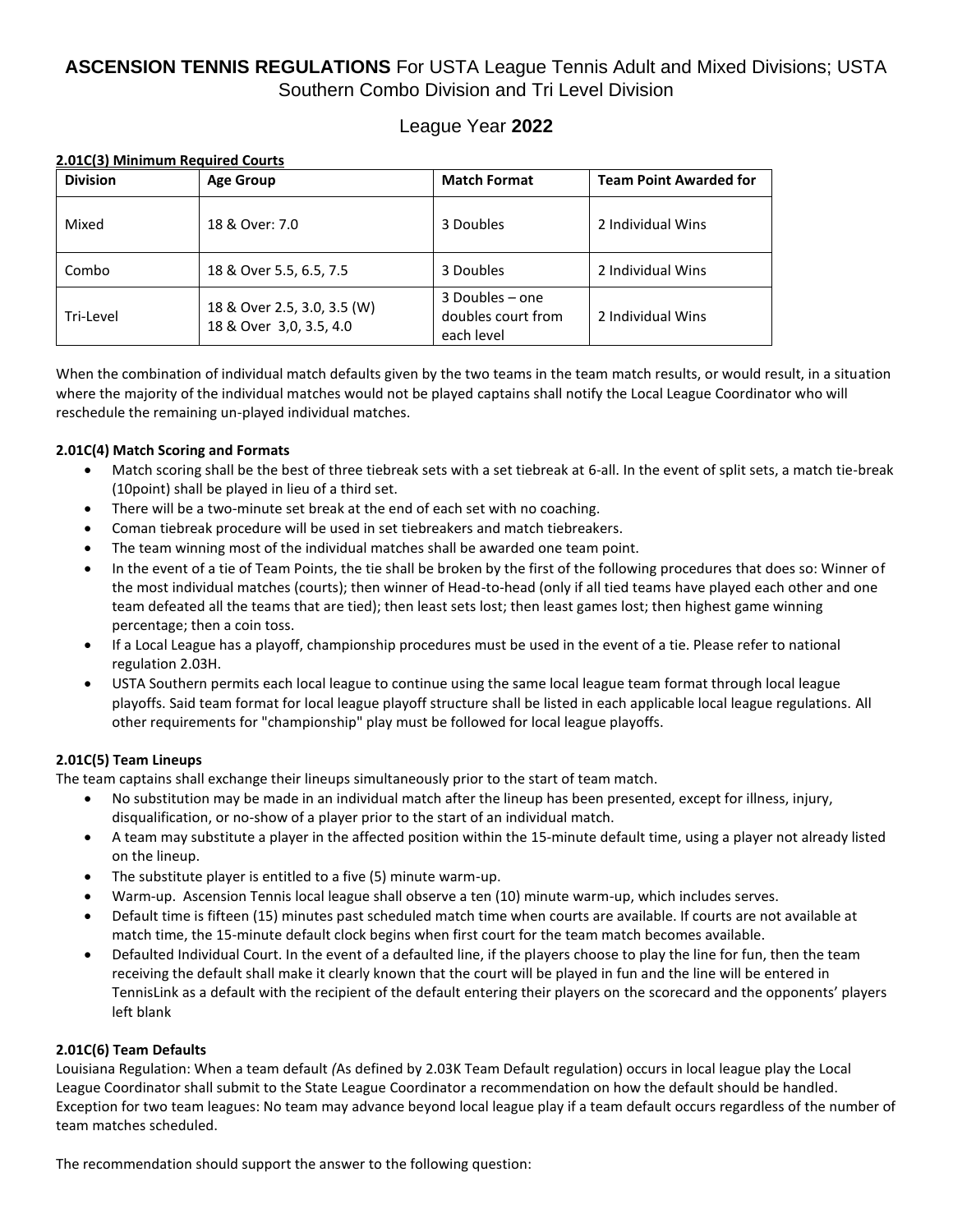## League Year **2022**

Should the team default stand (scored as a 6-0, 6-0 loss on each individual match forfeited) thus allowing the team to remain eligible to advance beyond local competition?

If the answer is yes: The default will stand, allowing the team to advance beyond local play.

If the answer is no:

- For leagues playing a single round robin:
	- $\circ$  The team will be removed from standings in round robin play unless all teams with a mathematical chance to advance have already played the defaulting team in good faith, in which case, the matches shall stand as played when determining standings.
	- For leagues playing multiple round robins (choose one):
		- o The team will be removed from standings in the affected round only, or
		- The team will be removed from standings in all round robins
- The defaulting team may be ineligible to advance beyond local league but remains obligated to play the remainder of all local league matches. These matches will be recorded in TennisLink for the purposes of satisfying match play requirements for opponents and NTRP calculations for all players involved

The State League Coordinator, upon review of the facts and circumstances presented by the Local League Coordinator shall approve or deny the local league recommendation.

## **2.01C(7) Inclement Weather**

- Local league matches may not be postponed till one hour before scheduled match.
- The host captain is responsible for contacting the park/club pro at scheduled site to determine court playability. If park/club pro is unable to determine court conditions, both captains will be required to visit the site to make determination of court playability.
- If match is in progress, teams must wait one-half hour before rescheduling match.
- If rain delays the start of a match and match cannot be started within 30 minutes of scheduled match time, the match should be rescheduled.
- When rolling courts is required, each team is responsible for rolling their % of courts being used. If facility deems one side of court playable and opposing team refused to roll their ½ of courts, default principles shall be applicable.
- When rain or inclement weather forces the cancellation and re-scheduling of a team's match. Line-ups would stand only for those individual matches that have already started (first serve attempt) their match. All other individual matches, even those that were in warm-up, may be changed including defaulted courts.
- Local league matches will be canceled when the temperature (including wind chill) is below 40 degrees Fahrenheit at the start of the scheduled match unless both team captains agree to play.

## **2.02 Progression**

## **2.02A(1) Local Competition**

All local matches should be completed two (2) weeks prior to the USTA Louisiana State Championship. Championship procedures must be used in the event of a tie. Please refer to national regulation 2.03H.

- **Levels with single flight.** Will be based on order of finish in final local league standings as reported on TennisLink.
- **Levels with two flights.** Either single elimination finals between both first-place teams; single elimination between both first-place teams and between both second place teams; round robin playoff between first and second place teams in each flight.
- **Levels with three flights.** Round robin playoff between first place teams in each flight and team with next best record recorded in TennisLink.
- **Team Replacement for Playoffs.** If a team elects not to advance to local league playoffs that team may be replaced by team with the next best record as recorded in TennisLink from the same flight.